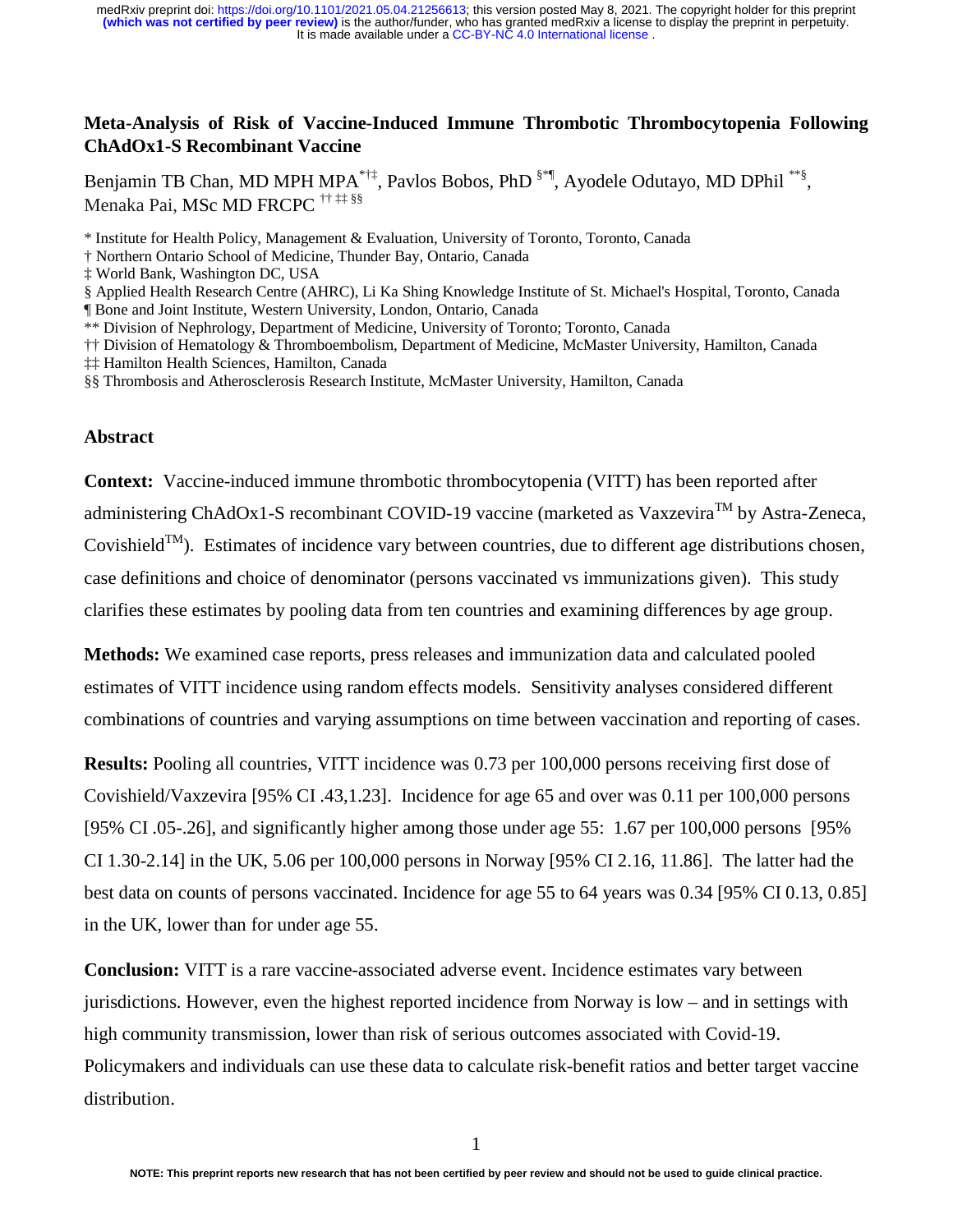# **Corresponding author address:**

Dr. Ben Chan, MD MPH MPA Assistant Professor Institute for Health Policy, Management & Evaluation, University of Toronto 155 College St.,  $4^{\text{th}}$  floor Toronto ON M5T 3M6 Canada

Email address: drben.chan@utoronto.ca

Twitter: @dr\_benchan

# **Essentials**

- This paper measures risk of vaccine-induced immune thrombotic thrombocytopenia (VITT) after ChAdOx1-S recombinant COVID-19 vaccine
- Pooled estimates of incidence were calculated with a random effects model based on data from 10 countries
- Overall risk is 1 in 139,000; for age 65 and over, about 1 in 1,000,000; for age under 55, between 1 in 20,000 to 60,000
- VITT risk is low and varies by age. These data can inform policies around vaccination distribution.

**MeSH keywords:** COVID-19 vaccine, adverse drug event, risk management, thrombocytopenia, thrombosis, Vaccine-induced immune thrombotic thrombocytopenia

**Abstract word count:** 250

**Article word count:** 2668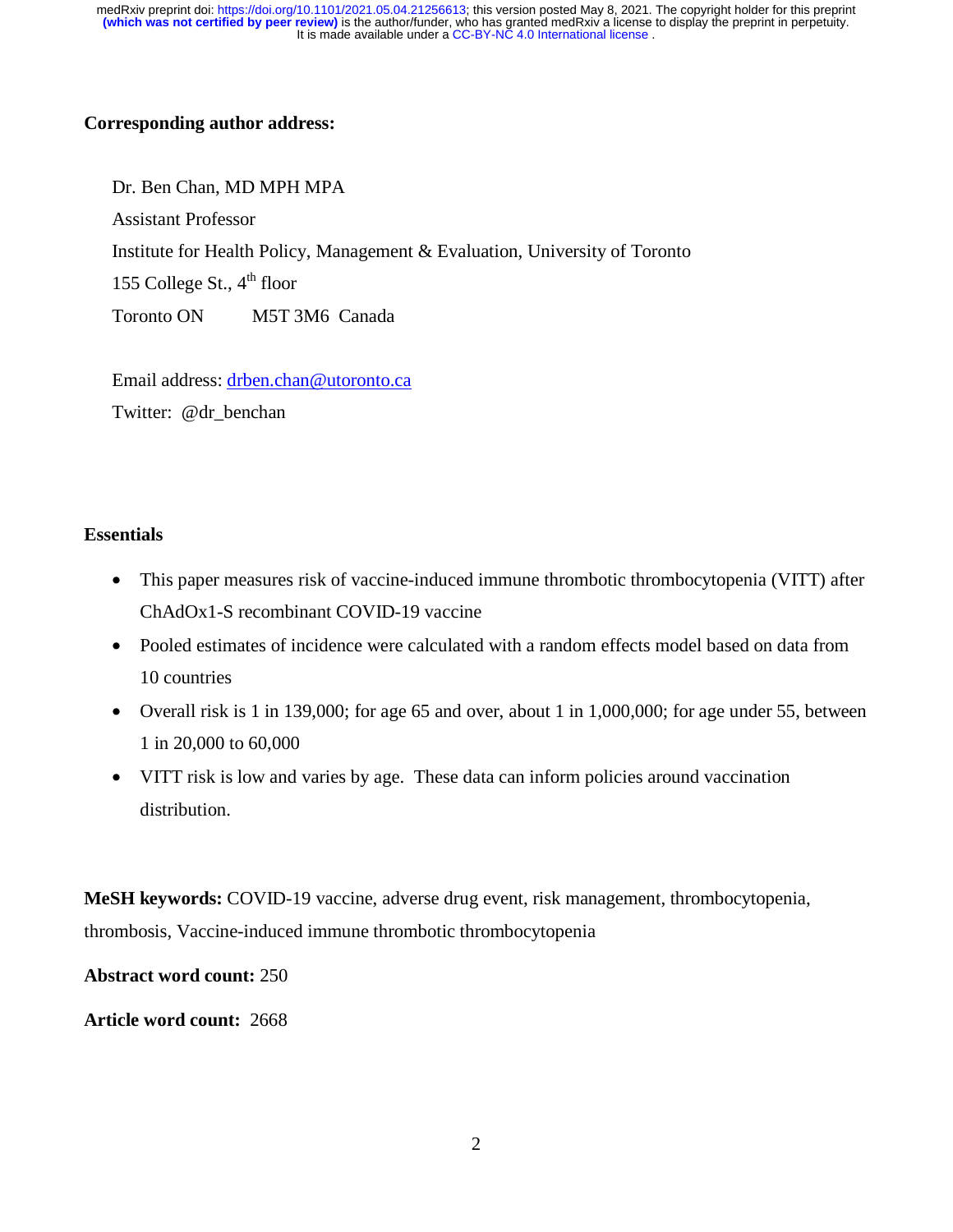### **Introduction**

Vaccine-induced immune thrombotic thrombocytopenia (VITT) or vaccine-induced prothrombin immune thrombocytopenia (VIPIT) has been reported following administration of the ChAdOx1 nCov-19 vaccine, a recombinant chimpanzee adenoviral vector encoding the spike glycoprotein of SARS- $CoV-2$ , marketed as Covishield<sup>TM</sup> (Serum Institute of India PVT Ltd) and Vaxzevira<sup>TM</sup> (Astra Zeneca). Initial case reports of VITT in Europe were characterized by thrombocytopenia and unusual clots, such as cerebral sinus venous thrombosis and splanchnic thrombosis; soon after, it was realized that these clots can occur in any arterial or venous territory.<sup>1</sup> Antibodies to platelet factor 4 were later identified in several patients, suggesting a clotting mechanism analogous to heparin-induced thrombocytopenia. Most initially reported patients were under age 55 although some cases were reported in older age groups. Subsequently, numerous countries imposed age restrictions on the vaccine, while others stopped its use altogether $2,3$ .

The decision to continue using the vaccine depends on the risk-benefit ratio, which in turn depends on age. The infection mortality ratio of Covid-19 rises dramatically after age 50, while the risk of VITT drops above age 55. There is considerable disagreement between countries regarding the age at which risks outweigh benefits, ranging from age 30 in UK<sup>4</sup>, 50 in Australia<sup>5</sup>, 55 in France<sup>6</sup> and 60 in Germany<sup>7</sup>, Spain<sup>8</sup> and the Netherlands<sup>9</sup>. It is important to have a clear estimate of risk of blood clots for different age categories. To date, there has been considerable uncertainty about the true incidence. Earlier estimates were as low as 1 in 2,000,000 persons.<sup>10</sup> The European Medicines Association reported an incidence of 1 in 290,000 persons and later revised this to 1 in 153,000 persons.<sup>11</sup> Uncertainty may be due to varying case definitions; different age distributions of vaccine recipients in different countries and changes in these distributions over time; and variations in whether persons vaccinated or vaccines given is used in the denominator.

This paper pools case reports and vaccination data from different countries and time points to estimate the age-specific incidence, so that countries and individuals can make the best risk assessment regarding use. Our hypothesis was that incidence would vary by age group.

#### **Methods**

A meta-analysis was performed to synthesize all the available evidence of the incidence of VITT. We examined data up until April 15, 2021 from countries which had publicly reported VITT-like cases and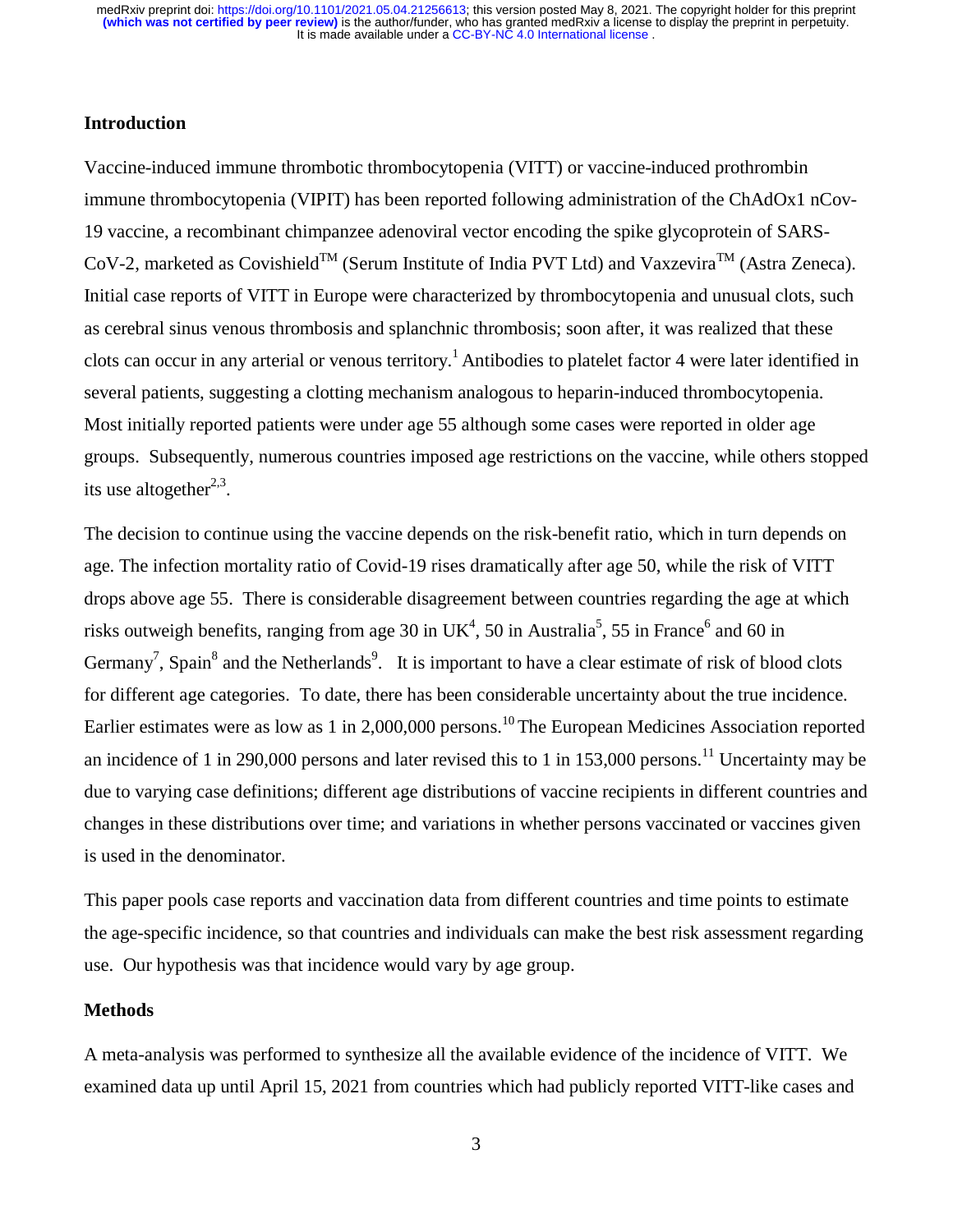had estimates of numbers of prior vaccinations. We excluded countries which had not yet approved the vaccine (United States, Switzerland), elected to not use it (New Zealand, Israel), had not publicly reported data within the study period (Belgium, Greece, Poland, Romania, Bulgaria, Ireland), or had some cases but no reported vaccination counts (Finland, Austria). We examined information from regulatory authorities, press releases, scientific journals, and media reports. Information was of three types: vaccination policies describing the age groups and type of individuals targeted for Astra Zeneca vaccination; the number of cases and the age distribution of cases; and number of persons vaccinated.

We included only reports of VITT-like cases with thrombosis associated with thrombocytopenia shortly after vaccination. Cases with only clotting (e.g., deep vein thrombosis, pulmonary embolism or cerebral venous sinus thromboembolism) and no documented thrombocytopenia were excluded. Vaccination with Covishield/Vaxzevira in the countries examined typically began in January to February 2021.

To estimate VITT incidence, we matched the announcement date of cases to the number vaccinations given approximately two weeks prior to the date. This was based on a UK case series that reported median days to admission after vaccination of 12 with right-skewing.<sup>12</sup> We used number of persons receiving first vaccine dose as the denominator, as this appears to be the moment of greatest risk. (In the UK, which had the most experience with administering second doses, 99% of cases as of April 5 had occurred on the first dose). We categorized countries according to the persons targeted for vaccination during the period of this study: those under 65; those aged 55 to 64; and those offering it to a mix of persons over and under age 65. These policy differences arose from fact that Covishield/Vaxzevira initially had only limited efficacy data from randomized trials on the 65 and over population, which led to some but not all countries restricting its use to those under 65.

Incidence were derived using a logistic transformation and exact confidence intervals were derived using Clopper-Pearson confidence intervals. In the case of one rate reported as zero, a right-side confidence interval was estimated assuming Poisson distribution at value such that the probability of being greater than zero was 95%. Individual incidences were then pooled using an inverse variance random effects meta-analysis of proportions. Results were expressed per 100,000 people. Analyses were conducted using Stata (Version 16) and R (Version 3.6.1).

Next, we estimated age-specific incidence. For the 65 and over population, we used data from the UK where case reports were available in March and most of this population had already been vaccinated by then. For the 55 to 64-year group, we reported separately the incidence for Canada, which de facto had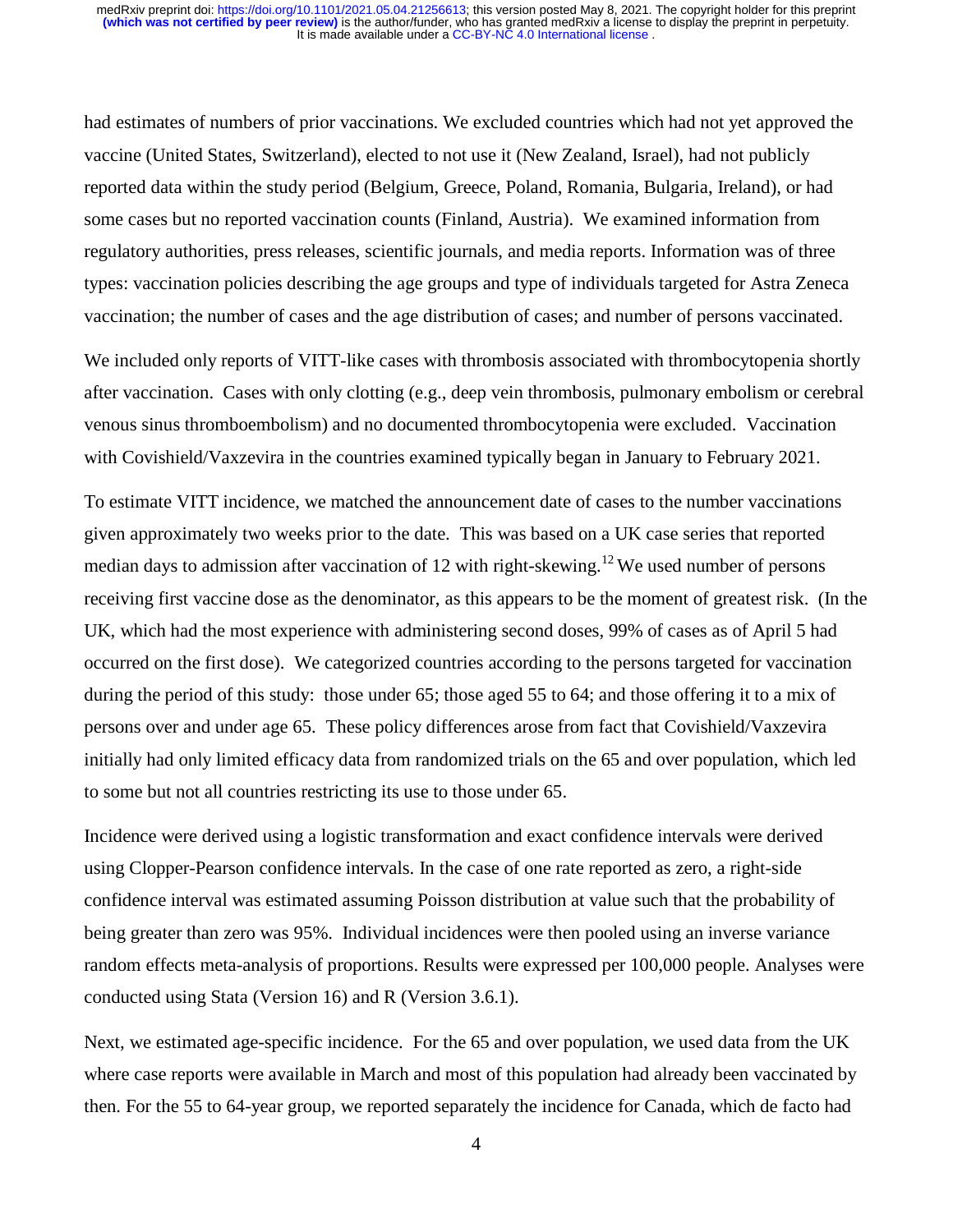administered this vaccine primarily to this group during this study period<sup>13,14,15,16</sup>, and compared this to data from the UK and Norway. For the under 55 age group, data were available from Norway and the UK.

## *Sensitivity analysis and assumptions*

Sensitivity analyses were conducted for the age-specific incidence, where we presented, for each age group, a low, medium and high estimate under varying assumptions. In the case of UK data, we examined data using alternate specifications of the "look-back" period (time interval between reporting of cases and time point for counting persons vaccinated), including just shorter and longer than the 12 day median reported in the country.<sup>12</sup> We also examined case report data from three time points (March  $18^{17}$ ,  $31^{18}$  and April  $4^{19}$ ) and tested varying assumptions on how to divide observed cases during these time points into different age categories. In general, we relied on a detailed case series study on the initial 23 patients in the UK with data on age of each case to guide allocation of cases to different age groups.<sup>12</sup> After examining variations on the above, we identified the highest and lowest estimates observed. Table 2 below lists assumptions for each scenario in more detail.

A similar approach was used to estimate the under-55 and 55- to 64-year incidence in Norway. Information was available on all five cases<sup>20</sup> as well as Vaxzevira doses given and the age distribution of all vaccines given (including Vaxzevira, Pfizer-BioNTech and Moderna), but not on the age distribution for Vaxzevira doses given specifically<sup>21</sup>. Given that Pfizer-BioNTech and Moderna were targeted to the elderly and Vaxzevira only to those under 65 (mainly young healthcare workers), we assumed that the observed age distribution of vaccines for the under 55 and 55 to 64 year age groups applied to Vaxzevira.

Additional modelling assumptions were made for the UK data. VITT cases were reported for the UK but vaccinations were given for England only.<sup>22</sup> We assumed that vaccination rates in Scotland, Wales and Northern Ireland were similar and grossed up the English vaccination numbers according to population size. Secondly, age-specific data were available only for all vaccinations given. We estimated the number of Vaxzevira shots given by accounting for information indicating that Vaxzevira for accounted for 22% of vaccines from December 8 to January 24, 59% February 7-28 and 99.5% from March 1 to March 14.<sup>23</sup> Lastly, we assumed that these proportions applied equally to all age groups; The UK's National Vaccine plan proposed using either Vaxzevira or Pfizer-BioNTech in its roll-out with no distinction as to which should be used for certain groups. $^{24}$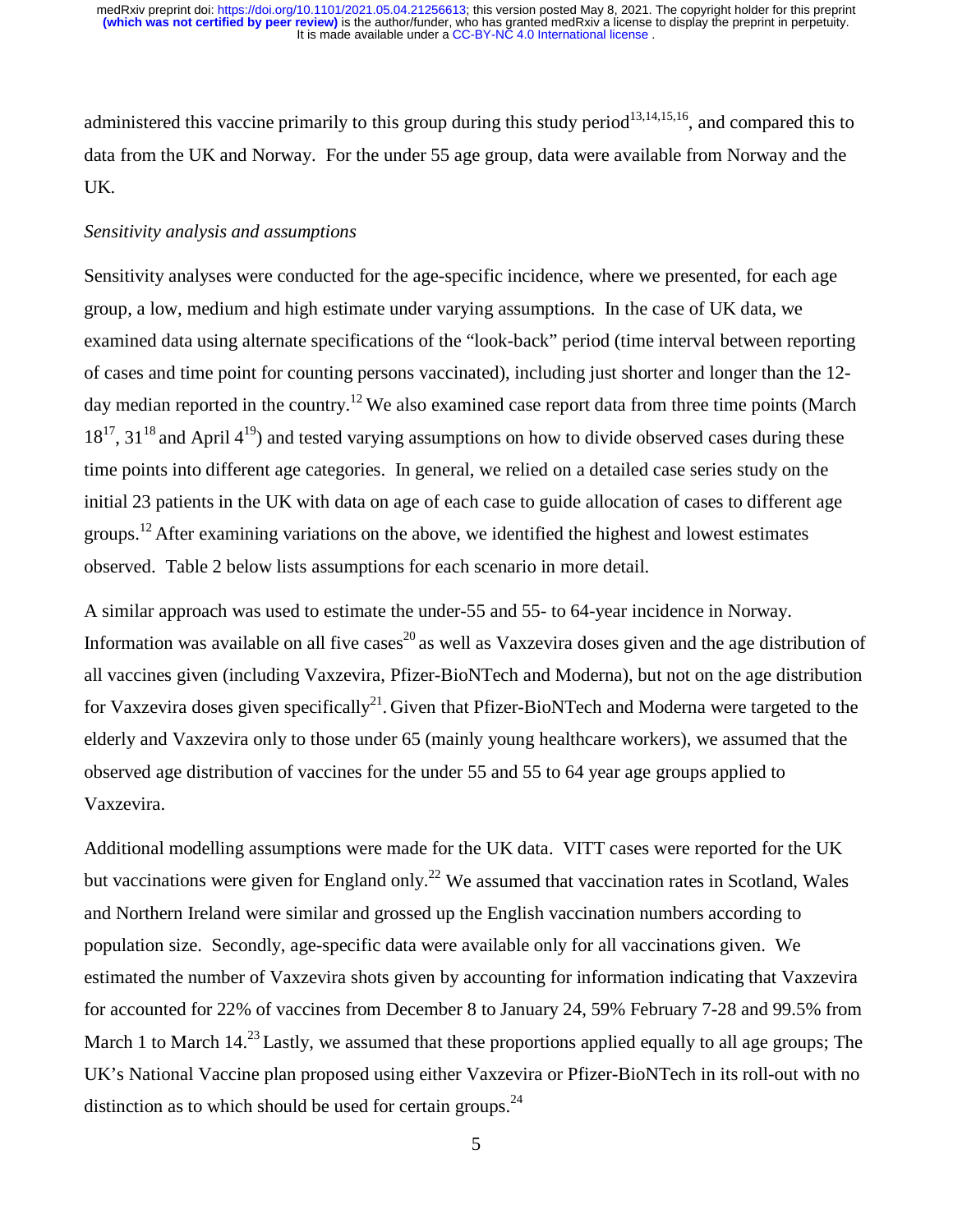As an additional component to the sensitivity analysis, we classified countries according to their data quality. Norway and Denmark had high data quality because the vaccination program was put on hold and then cancelled after initial cases were announced<sup>2,3</sup> hence, the population vaccinated can be measured with greater certainty. Countries with "medium data quality" had weekly vaccination counts, allowing for a two-week look-back period. A country's data quality was "limited" if the number of persons vaccinated had been announced but no information was available regarding the time point at which this count was measured. We ensured that data from Norway, as a high data quality country, appeared in the sensitivity analysis for age-specific incidence, and for estimates of overall incidence, we conducted a pooled estimate examining only the two high-data-quality countries.

#### **Results**

Table 1 lists, for each country the number of cases, deaths and number of vaccinations given as of some reference date when cases were announced, and the level of data quality.

Figure 1 contains information from the pooled estimates. The incidence pooled for all countries was 0.73 per 100,000 persons or 1 in 137,000 persons. For the under-65 age group, the pooled estimate for VITT incidence was 1.60 per 100,000 or 1 in 63,000 persons. As a sensitivity analysis for this age group, we calculated a pooled estimate for the two countries with high data quality (Norway and Denmark). This incidence was 2.71 per 100,000 persons (95% confidence interval 1.10 to 6.67), or 1 in 37,000 persons.

For the mixed age population, the pooled estimate of incidence is 0.44 per 100,000 persons or one in 227,000 persons. As a sensitivity analysis, we excluded the UK which had a disproportionately high percentage of elderly persons in the sample compared to other countries, due to its very successful vaccination campaign in early 2021. This incidence was 0.62 per 100,000 (95% confidence interval 0.41 to 0.94) or 1 in 161,000.

Age-specific incidences are reported in Table 2. There was considerable variation in the medium and high estimates for the 55-year-old age group, ranging from 1 in 60,000 persons in the UK data to 1 in 20,000 persons for Norway, which had high data quality. The incidence was significantly lower in the 55 to 64 age group compared to age 55 in the medium and high scenarios, but confidence intervals were wide. The incidence was lowest in the age 65 and over category, about 1 in a million, and there was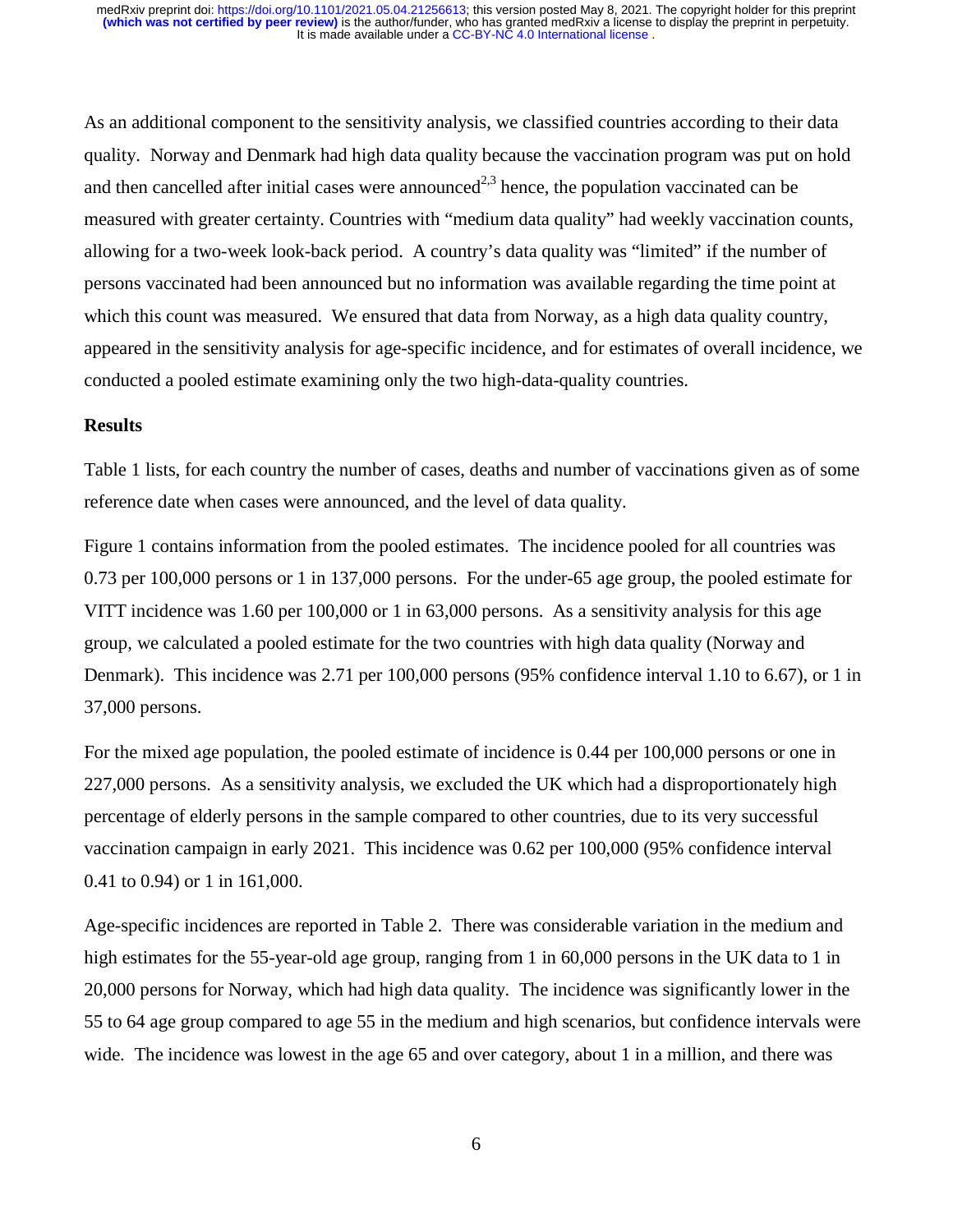relatively little variation between the high and low scenarios. These incidences were significantly different from the incidence for the under-55 age group.

#### **Interpretation**

The overall VITT incidence of 1 in 137,000 persons across all countries is consistent with the more recent estimates from the European Medicines Agency noted above. There were wide variations between countries in their estimates of incidence, likely due to differences in reporting methods and the age distribution of persons vaccinated. Hence, the reporting of an "overall incidence" level is fraught with pitfalls. It is recommended that incidence by major age groups be quoted going forward, as these are more transparent.

There were important differences by age group. Based on UK data, the thrombosis incidence over age 65 is very low, approximately one in a million. This may explain why VITT-like cases were not detected sooner in the UK, which had implemented an aggressive vaccination strategy initially targeting the elderly and those in care homes. Cases increased steadily from March onwards as younger cohorts began to be vaccinated. The very low incidence observed in the elderly suggests that this is a reasonable age group to target for receiving Covishield/Vaxzevira vaccine. However, one must consider the possibility that this rate was under-estimated because the elderly were vaccinated first in the UK and cases might not have been missed given that VITT had not yet been recognized. Estimates needs to be confirmed in countries using the vaccine in the elderly in the near future.

The incidence of VITT is considerably higher in the under 55 age group, with medium and high estimates ranging from 1 in 60,000 persons to 1 in 20,000 persons. Policymakers should consider the latter as a worst-case scenario in their policies on which patients should receive the vaccine, given that this estimate was based on Norway which had among the best data quality. It should be noted, however, that even in this worst-case scenario, the incidence is less than or comparable to that for other common, routine activities such as driving (for example, 1 in 3,000 risk of serious injury requiring hospitalization, 1 in 19,000 risk of death per year in Canada<sup>25</sup>). To put these risks further into perspective, the risk of venous thromboembolism is high among hospitalized Covid-19 patients,  $^{26}$  21% if non-ICU and 31% if in ICU. A pre-print publication further suggests that the risk of CSVT and portal vein thrombosis following Covid-19 is 35.3 and 393.3 per million persons respectively; these rates together represent a risk that is 9 times higher than the highest estimate of VITT incidence identified in this study.<sup>27</sup>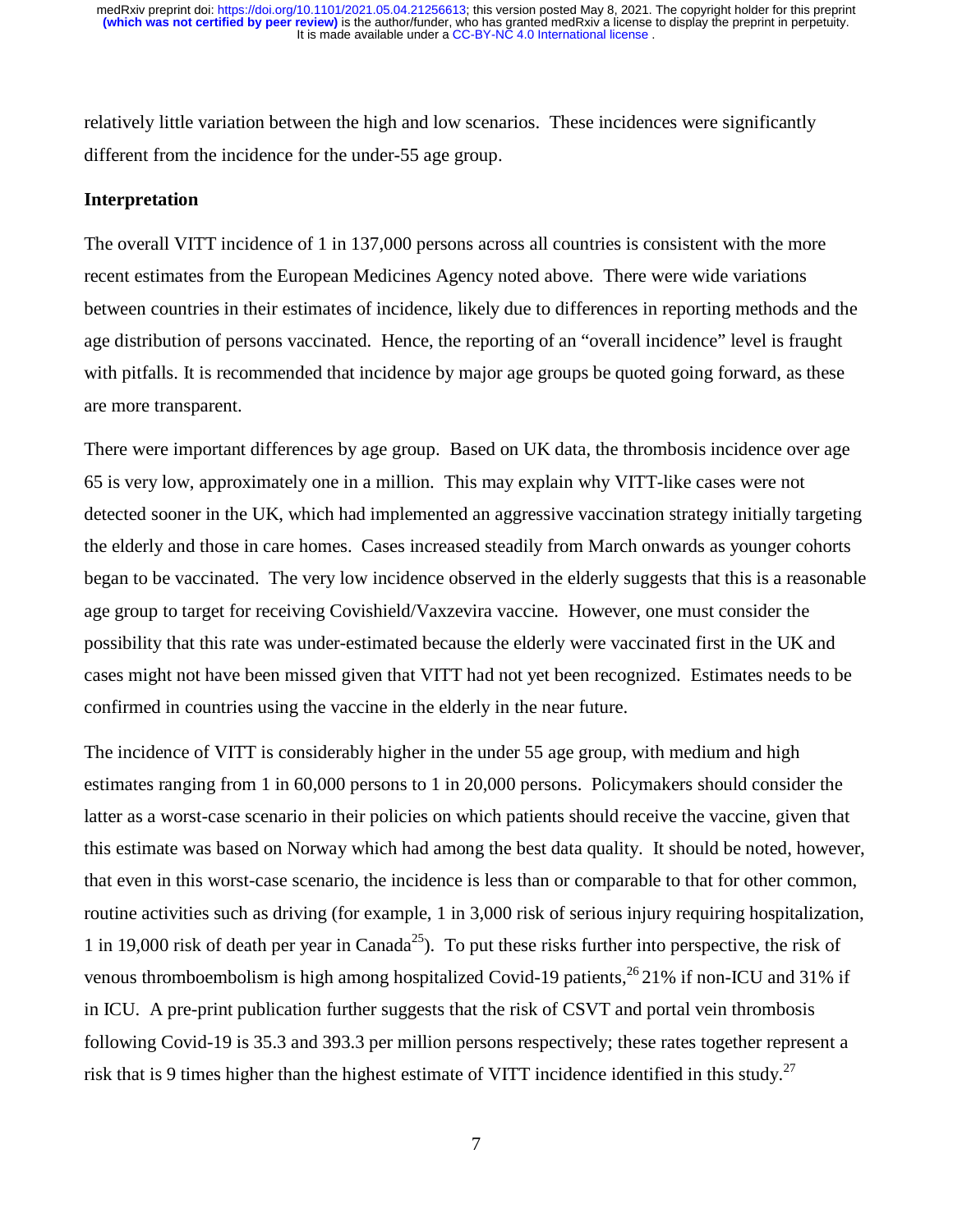VITT incidence in the 55 to 64 age group was 1 in 300,000 persons in the medium scenario, and significantly lower than in the under age 55 group. However, confidence intervals were wide. Getting more precision for this incidence will be important as more data become available, given that several countries have restricted vaccinations to the over 55 or 60 age groups. The desirability of these policies depends on this estimate.

Policymakers can use this data to determine which patients should be eligible to receive the vaccine in their jurisdiction. This decision should also consider the prevalence of Covid-19 in the community, an individual's risk of being exposed (due, for example, to being an essential worker), and age, gender, presence of underlying health conditions which may increase the infection fatality rate. Groups identified as having a higher risk of death from Covid-19 compared to VITT should receive the vaccine. The availability of alternative vaccines should also be considered; if there is a delay in the supply of alternative vaccines while cases are being transmitted rapidly in the community, then the risk of waiting for alternatives needs to be weighed against the VITT risks identified here.

#### **Limitations**

We believe the most important limitation of this analysis is the potential for undercounting of cases, particularly in the early stages of vaccination campaigns before VITT was recognized as a complication. The results in the UK in the over-65 group should be interpreted with caution since this was one of the first groups vaccinated worldwide with this vaccine. While we calculated a low assumption for each age-specific incidence, it may be prudent for policymakers to use the medium and high assumptions for planning purposes.

VITT incidence could also be underestimated due to improper timing of when cases and vaccines are counted leading to errors. As noted, given the typical 12-day delay between vaccination and hospital admission, vaccinations should be counted about two weeks prior to the case date. Ideally, a cohort of vaccinated patients should be described and then all cases coming forward from this group should be counted. In practice, this was possible only for Norway and Denmark as noted above.

Except for three published case reports, data were limited on the exact age distribution of cases. We were not able to obtain access to individual-level data in adverse events databases. Readily accessible data on age distribution of vaccines given, the type of vaccine given and breakdowns by week were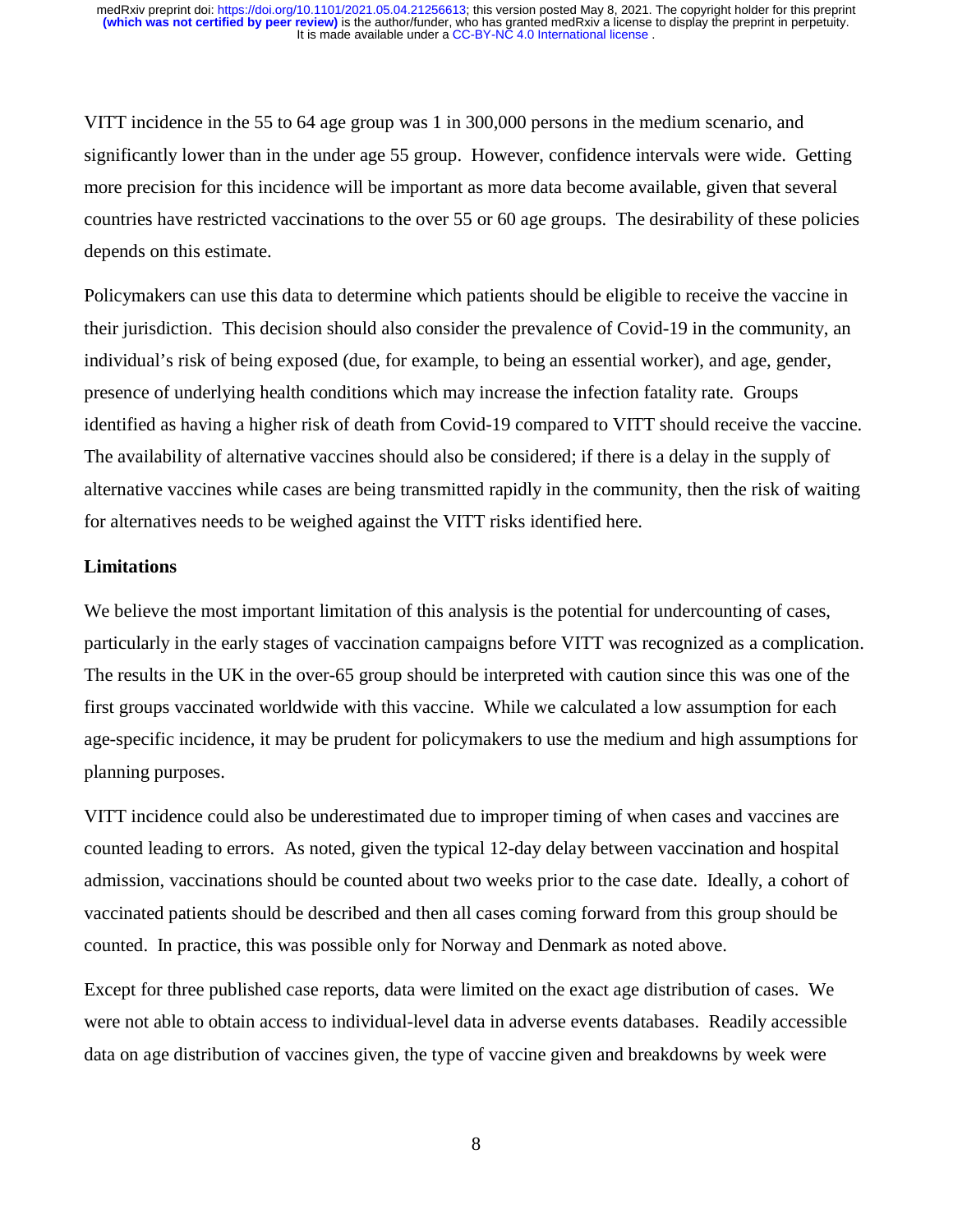available only in certain jurisdictions such as the UK, Norway and Canada, and even in these instances some assumptions had to be made regarding missing information.

Because this study was conducted early after the recognition of VITT as a complication of vaccination, case counts were relatively low and hence, confidence intervals were wide. This study should be replicated in the near future to obtain more precise estimates, and ideally, calculations should be updated regularly and posted publicly.

## **Conclusion**

This study confirms that VITT after the ChAdOx1 nCov-19 vaccine is particularly rare in those over age 65 (1 in 1 million), but more common under age 55 (from 1 in 20,000 to 60,000 persons). This information can be used by policymakers in risk-benefit calculations, comparing risks of vaccine associated adverse events to benefits of avoiding COVID-19 infection, and in targeting vaccination campaigns accordingly. It can also help the general population frame the magnitude of the risk of VITT, relative to other common baseline risks in their environment.

## **Addendum**

**Authorship Details** B. Chan conceived of study topic, designed methods, obtained data and was lead author of manuscript. P. Bobos performed the data synthesis and meta-analysis, approved of final version for submission. A. Odutayo performed data synthesis and meta-analysis, reviewed manuscript for important context, approved of final version. M. Pai made contributions to the interpretation of data for the work; assisted with revisions; approved of final version for submission.

**Acknowledgements** Thanks Dr. Michael Schull for his comments in an earlier draft of this paper, and to Susmitha Rallabandi for administrative support. Responsibility for accuracy and content rests with the authors.

**Funding**; This study was not funded.

**Conflicts of interest/Competing interests**: BC, PB, AO, MP: none.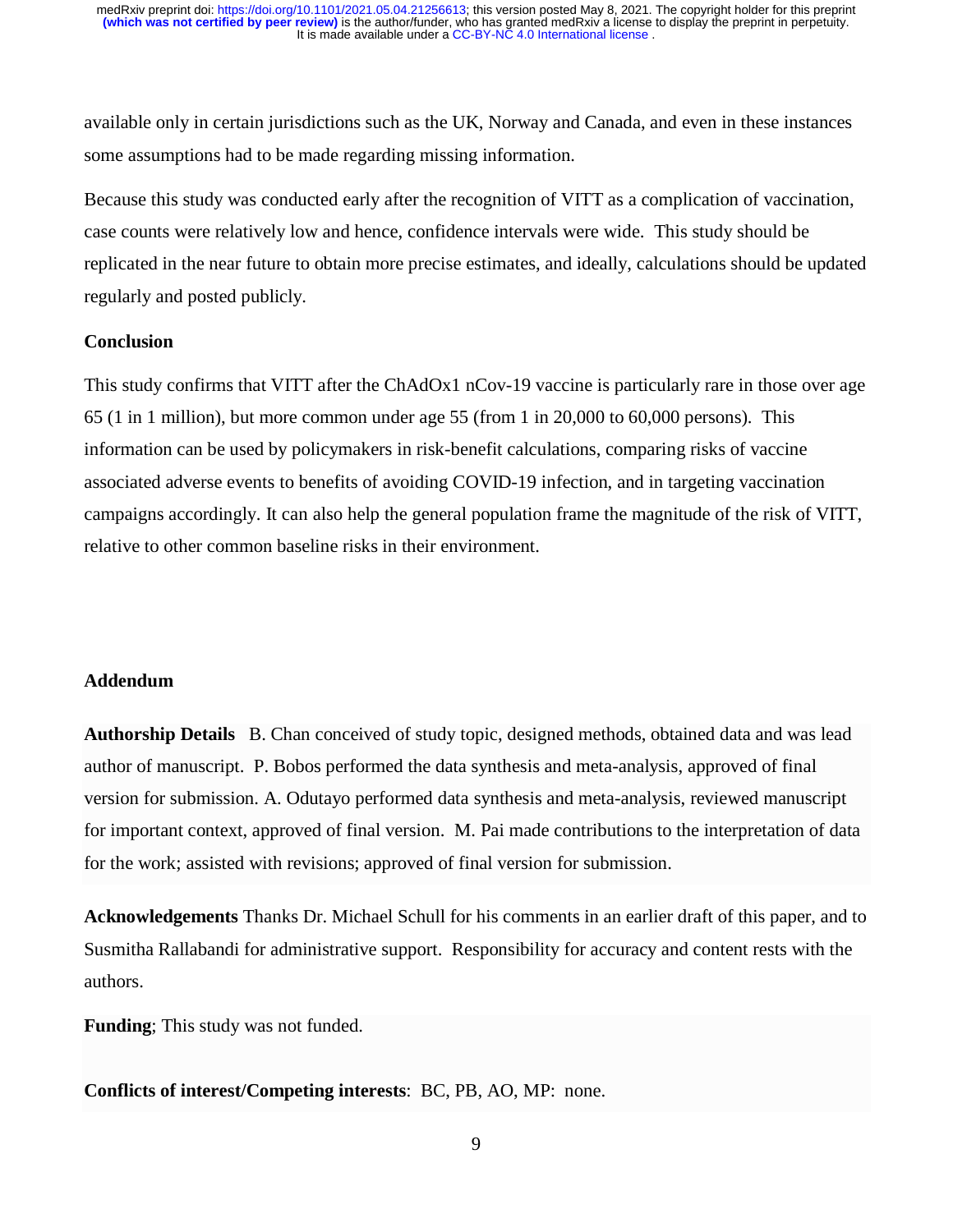| <b>Country</b>              | <b>Cases</b>   | <b>Deaths</b>  | <b>Reference Date</b> | <b>Estimated</b>       | Data           |
|-----------------------------|----------------|----------------|-----------------------|------------------------|----------------|
|                             |                |                | for counting          | <b>Persons</b>         | <b>Quality</b> |
|                             |                |                | cases (in Year        | <b>Receiving First</b> |                |
|                             |                |                | 2021)                 | dose of Covishield     |                |
|                             |                |                |                       | / Vaxzevira            |                |
|                             |                |                |                       | <b>Vaccine</b>         |                |
| Norway <sup>20</sup>        | 5              | 3              | March 14              | 133,000                | High           |
| Denmark $27$                | $\overline{2}$ | $\overline{2}$ | March 25              | 140,000                | High           |
| Netherlands                 | $8^{28}$       | $1^{29}$       | March $15$ *          | 400,000                | Uncertain      |
| Italy <sup>30</sup>         | 11             | $\overline{4}$ | March 26              | 1,630,000              | Uncertain      |
| Canada                      | $2^{31,32}$    | $\theta$       | 17 April              | $485,000^{33}$         | Medium         |
| $\overline{\text{UK}}^{19}$ | 99             | 22             | April 5               | 11,500,000             | Medium         |
| Germany <sup>34**</sup>     | 21             | $\overline{7}$ | March 25              | 2,270,000              | Uncertain      |
| Australia <sup>35</sup>     | 3              | $\mathbf{1}$   | April 15              | 885,000                | Uncertain      |
| France <sup>36</sup>        | 9              | $\overline{2}$ | March 18              | 1,430,000              | Uncertain      |
| Spain $37**$                | 12             | At least 1     | April 13              | 2,575,716              | Uncertain      |

\* Paused on March  $15^{38}$ ; cases announced on April  $8^{27}$ .

\*\* Likely majority of vaccinated population are  $< 65$  as use was initially restricted to  $< 65$  and this restriction was lifted shortly before reference date.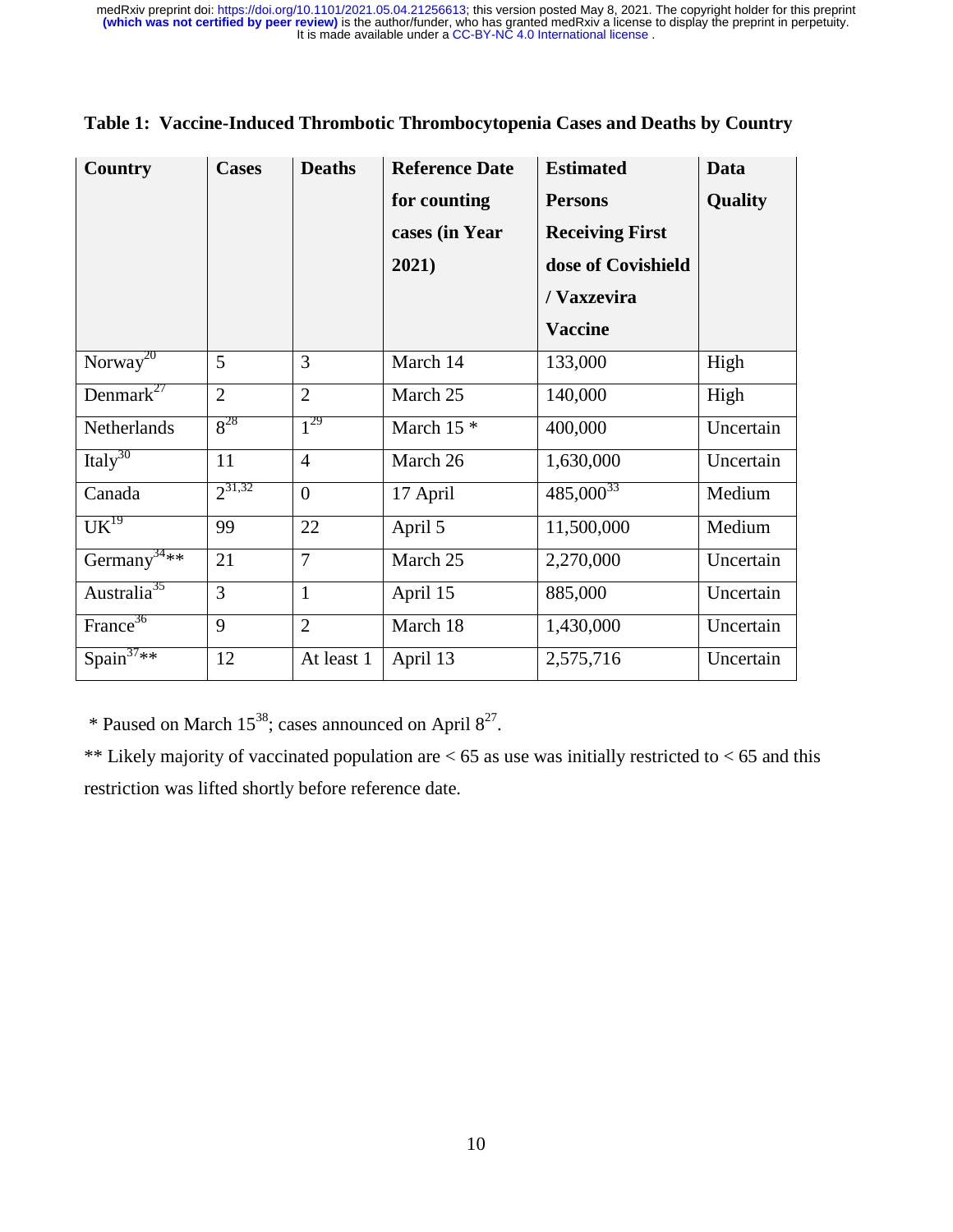# Figure 1: Pooled Estimate of Incidence of Vaccine-Induced **Thrombotic Thrombocytopenia Using Random Effects Model**

|                                                                                                                                   |        | <b>Events Per</b>      |                  |                                                                                                                                      |
|-----------------------------------------------------------------------------------------------------------------------------------|--------|------------------------|------------------|--------------------------------------------------------------------------------------------------------------------------------------|
| <b>Country</b>                                                                                                                    |        | <b>100,000 Persons</b> | <b>Incidence</b> | $95% - C1$                                                                                                                           |
| Age Less Than 65 Years<br>Norway<br><b>Denmark</b><br>Netherlands<br>Italy<br><b>Subtotal</b><br>Heterogeneity: $I^2 = 75\%$      |        |                        |                  | 3.77 [1.22; 8.79]<br>1.43 [0.17; 5.16]<br>2.00 [0.86; 3.94]<br>$0.67$ [0.34; 1.21]<br>1.60 [0.71; 3.62]                              |
| Age 55 to 64 Years<br>Canada<br><b>Subtotal</b><br>Heterogeneity: not applicable                                                  |        |                        |                  | $0.41$ $[0.05; 1.49]$<br>$0.41$ [0.10; 1.65]                                                                                         |
| <b>Mixed Population</b><br>Australia<br>France<br>Spain<br>Germany<br><b>UK</b><br><b>Subtotal</b><br>Heterogeneity: $I^2 = 78\%$ |        |                        |                  | 0.34 [0.07; 0.99]<br>$0.63$ $[0.29; 1.19]$<br>$0.47$ [0.24; 0.81]<br>0.93 [0.57; 1.41]<br>$0.14$ [0.05; 0.30]<br>$0.44$ [0.23; 0.84] |
| <b>Total, All Countries</b><br>Heterogeneity: $I^2 = 80\%$                                                                        | 1<br>0 | 3<br>2                 | 4<br>5           | $0.73$ [0.43; 1.23]                                                                                                                  |

Forest plot presenting the pooled incidence of vaccine induced thrombotic thrombocytopenia in countries administering the ChAdOx1-S recombinant vaccine. Each square represents the incidence for a given country. The size of the square is proportional to the weights used in the meta-analysis and the horizontal lines indicating the 95% confidence intervals. The solid diamond within each subgroup indicates the overall pooled incidence and the bottom solid diamond indicates the pooled estimate across all countries. The dashed vertical line corresponds to the overall pooled incidence.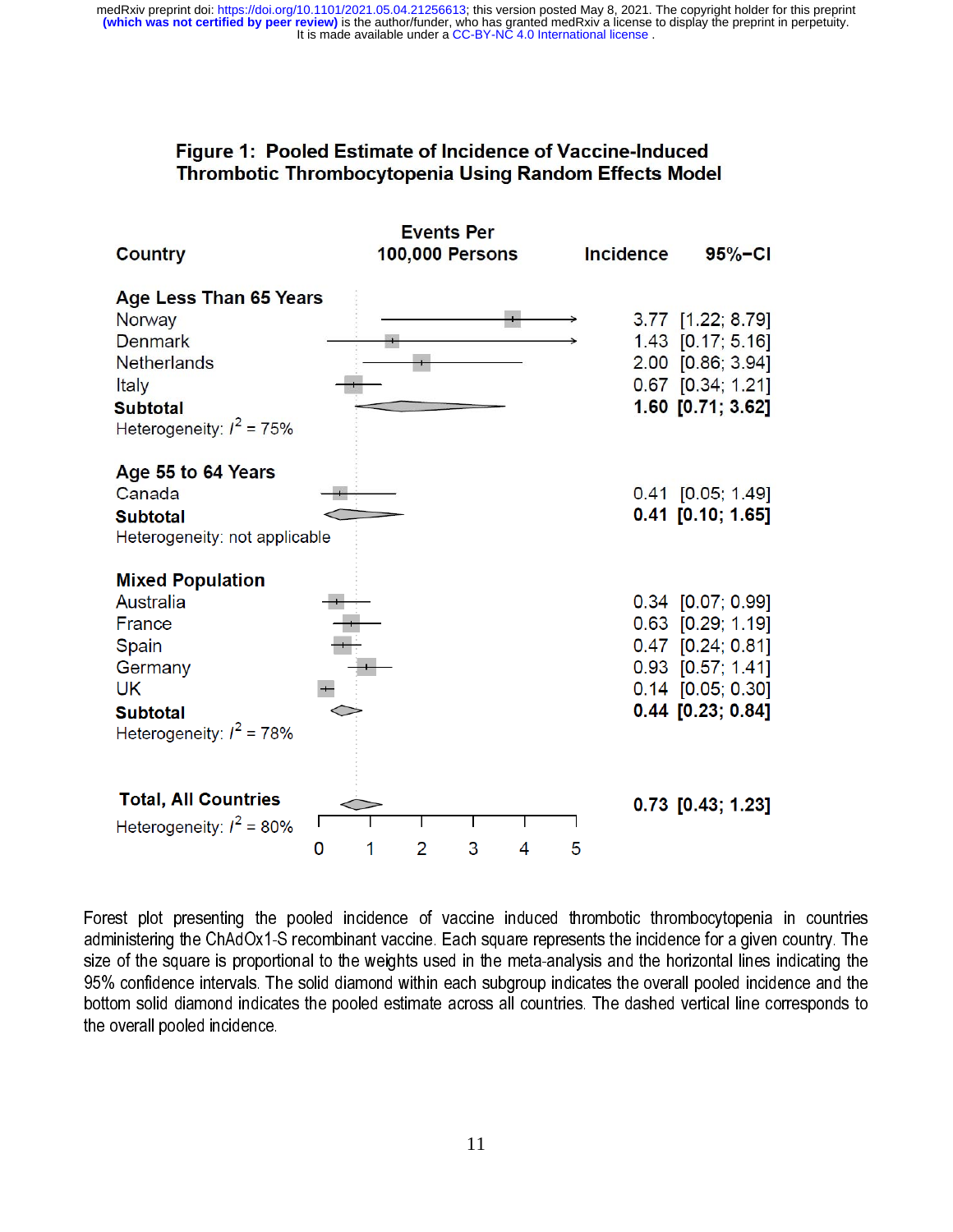# **Table 2: Incidence of Vaccine-Induced Thrombotic Thrombocytopenia by Age Group with**

**Sensitivity Analysis** 

| <b>Scenarios for</b><br><b>Sensitivity</b><br><b>Analysis</b> | <b>Estimated</b><br>cases | <b>Estimated</b><br>population | <b>Cases per</b><br>100,000 and<br>95% confidence<br>interval | <b>Assumptions for Sensitivity</b><br><b>Analysis</b>                                                            |  |  |  |  |
|---------------------------------------------------------------|---------------------------|--------------------------------|---------------------------------------------------------------|------------------------------------------------------------------------------------------------------------------|--|--|--|--|
| Age 55 and under                                              |                           |                                |                                                               |                                                                                                                  |  |  |  |  |
| UK: low<br>estimate                                           | 61.8                      | 5,800,000                      | 1.06<br>[0.83, 1.36]                                          | 79 cases, March 31; apply 18/23<br>proportion from case series; 10-day<br>look-back                              |  |  |  |  |
| UK: high<br>estimate                                          | 61.8                      | 3,700,000                      | 1.67<br>[1.30, 2.14]                                          | Same as above but 17-day look-back                                                                               |  |  |  |  |
| Norway                                                        | 5                         | 99,000                         | 5.06<br>[2.16, 11.86]                                         |                                                                                                                  |  |  |  |  |
| Age 55-64                                                     |                           |                                |                                                               |                                                                                                                  |  |  |  |  |
| Norway                                                        | $\overline{0}$            | 34,000                         | $\overline{0}$<br>[0, 8.8]                                    |                                                                                                                  |  |  |  |  |
| UK: high<br>estimate                                          | 4.16                      | 1,230,000                      | 0.34<br>[0.13, 0.85]                                          | 79 cases, March 31; apply ratio of<br>1/19 from case series assuming no<br>recent cases $<$ 65; 17-day look-back |  |  |  |  |
| Canada                                                        | $\overline{2}$            | 485,000                        | 0.41<br>[0.11, 1.50]                                          | Vaccination initially targeted to 60-<br>64 or 55-64 during study period in<br>most provinces.                   |  |  |  |  |
| Age 65 and over                                               |                           |                                |                                                               |                                                                                                                  |  |  |  |  |
| UK: low<br>estimate                                           | 4.0                       | 4,650,000                      | 0.086<br>[0.033, 0.22]                                        | 30 cases reported, Mar 24; assume 4<br>cases $> = 65$ (as reported in 23 case<br>series); 10-day look-back       |  |  |  |  |
| UK: medium<br>estimate                                        | 5.22                      | 4,400,000                      | 0.11<br>[0.05, 0.26]                                          | Apply proportion of 4/23 found in<br>case series to 30 cases; 17-day look-<br>back                               |  |  |  |  |
| UK: high<br>estimate                                          | 5.22                      | 4,400,000                      | 0.12<br>[0.05, 0.27]                                          | Apply proportion of 4/23 found in<br>case series to 30 cases; 24-day look-<br>back                               |  |  |  |  |

"Look-back" is time interval between date when cases officially were reported and reference date used to count number of people vaccinated; longer look-backs used in high estimates. "Case series" refers to published findings on age distribution of initial 23 cases found in UK.<sup>12</sup>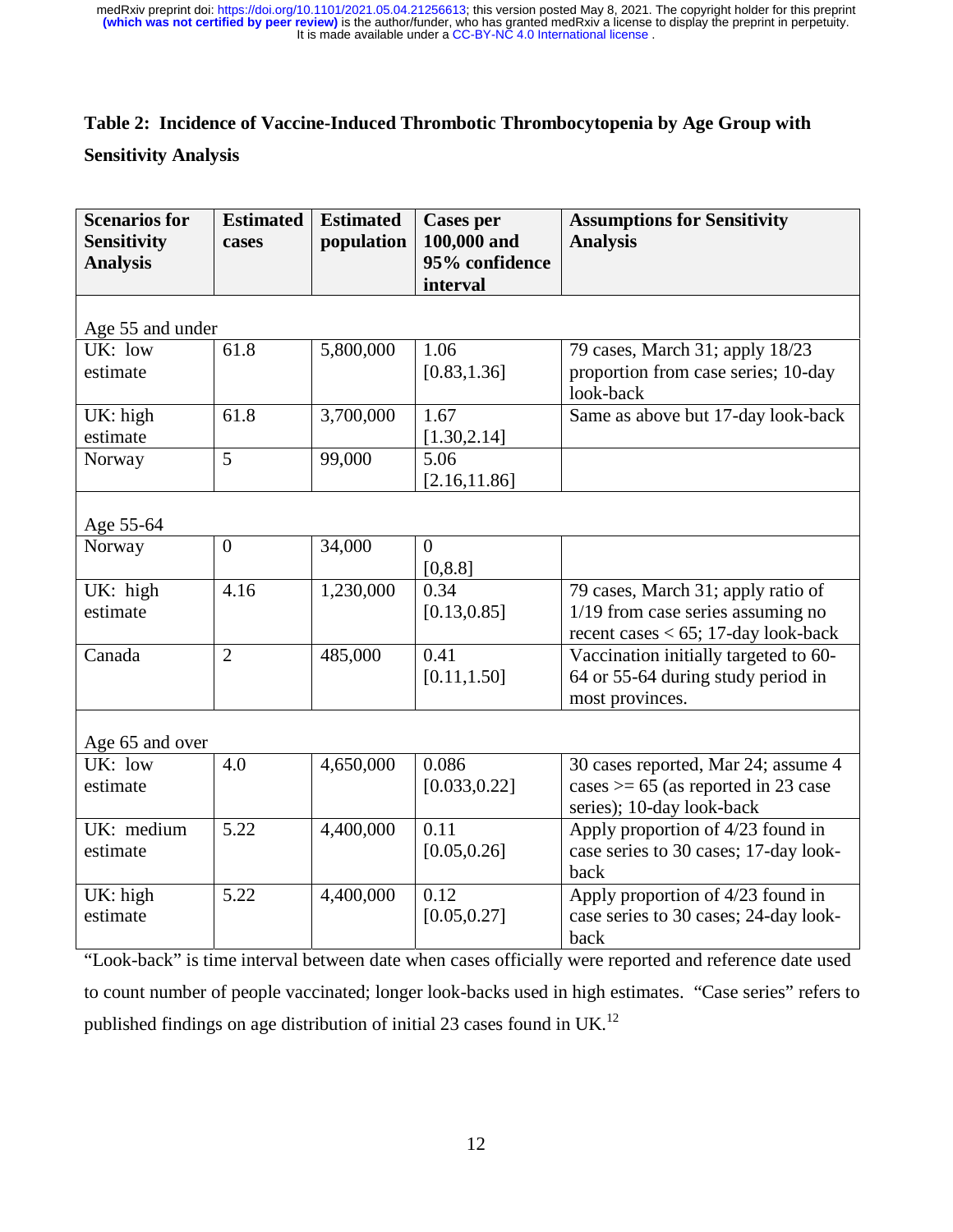It is made available under a CC-BY-NC 4.0 International license. **(which was not certified by peer review)** is the author/funder, who has granted medRxiv a license to display the preprint in perpetuity. medRxiv preprint doi: [https://doi.org/10.1101/2021.05.04.21256613;](https://doi.org/10.1101/2021.05.04.21256613) this version posted May 8, 2021. The copyright holder for this preprint

# **References:**

- 1. Greinacher A, Thiele T, Warkentin TE, Weisser K, Kyrle PA, Eichinger S. Thrombotic Thrombocytopenia after ChAdOx1 nCov-19 Vaccination. N Engl J Med. 2021 Apr 9;10.
- 2. NIPH. Norwegian Institute of Public Health's recommendation about AstraZeneca vaccine [Internet]. Norwegian Institute of Public Health. 2021 [cited 2021 Apr 29]. Available from: https://www.fhi.no/en/news/2021/astrazeneca-vaccine-removed-from-coronavirus-immunisationprogramme-in-norw/
- 3. Danish Health Authority. Denmark continues its vaccine rollout without the COVID-19 vaccine from AstraZeneca [Internet]. Danish Health Authority. 2021 [cited 2021 Apr 29]. Available from: https://www.sst.dk/en/english/news/2021/denmark-continues-its-vaccine-rollout-withoutthe-covid-19-vaccine-from-astrazeneca
- 4. Department of Health & Social Care. JCVI statement on use of the AstraZeneca COVID-19 vaccine: 7 April 2021 [Internet]. GOV.UK. 2021 [cited 2021 Apr 29]. Available from: https://www.gov.uk/government/publications/use-of-the-astrazeneca-covid-19-vaccine-jcvistatement/jcvi-statement-on-use-of-the-astrazeneca-covid-19-vaccine-7-april-2021
- 5. Department of Health. About the AstraZeneca COVID-19 vaccine [Internet]. Australian Government. Australian Government Department of Health; 2021 [cited 2021 Apr 29]. Available from: https://www.health.gov.au/initiatives-and-programs/covid-19-vaccines/learn-about-covid-19-vaccines/about-the-astrazeneca-covid-19-vaccine
- 6. Benoit A, Nussbaum A. France Recommends AstraZeneca Shot for Those 55 and Older. Bloomberg [Internet]. 2021 Mar 19 [cited 2021 Apr 29]; Available from: https://www.bloomberg.com/news/articles/2021-03-19/france-agency-recommends-astrazenecashot-from-55-years-old
- 7. Jordans F. Germany to restrict AstraZeneca use in under-60s over clots. ABC News [Internet]. 2021 Mar 30 [cited 2021 Apr 29]; Available from: https://abcnews.go.com/Health/wireStory/german-state-suspends-astrazeneca-vaccine-60s-76766477
- 8. Wilson J. Spain limits AstraZeneca vaccine to 60 years and up. Yahoo [Internet]. 2021 Apr 7 [cited 2021 Apr 29]; Available from: https://uk.news.yahoo.com/spain-limits-astrazenecavaccine-60-

221147267.html?guccounter=1&guce\_referrer=aHR0cHM6Ly93d3cuYmluZy5jb20v&guce\_ref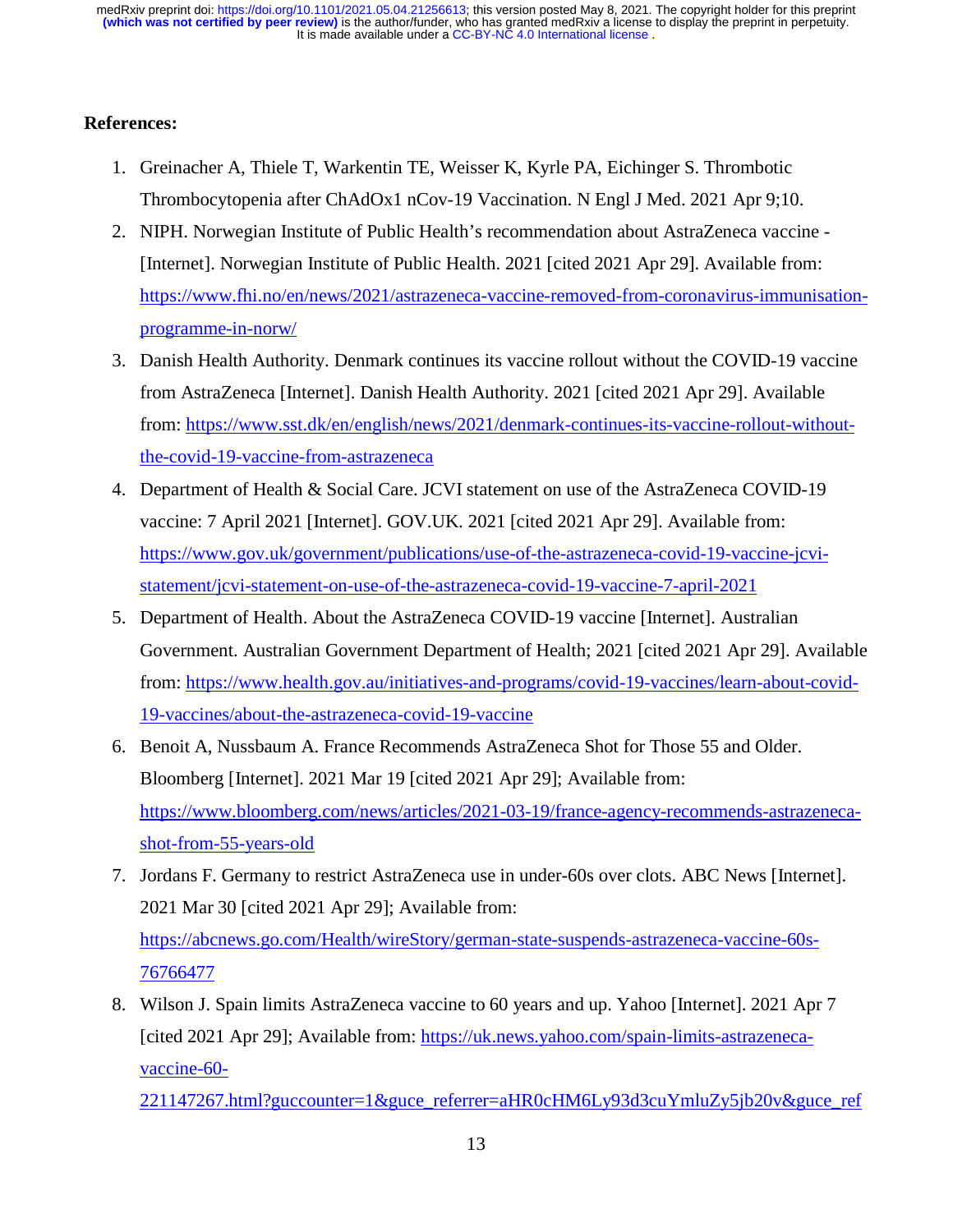errer\_sig=AOAAAJ-

K2hCwKFYgTn6cJfrTnqjfotWGSmORzUwQe2vnNAQ6Y3D0xVEmB1Ok30iqxTwvC02S9abt 464zYynsplVZrIeR9i1XH6sYtNeuTtcE1JcOHa7GcGlzBASeBsLVlkqFCoUuWKQJz9erQ2mh7 3CexuBySIeq1d-1YUY\_xhmMOWQx

- 9. Government of Netherlands. New pause vaccination with AstraZeneca: as a precaution no injections for people up to 60 years old [Internet]. Rijksoverheid; 2021 [cited 2021 Apr 29]. Available from: https://www.rijksoverheid.nl/actueel/nieuws/2021/04/02/nieuwe-pauzevaccinatie-met-astrazeneca-uit-voorzorg-geen-prikken-voor-mensen-tot-60-jaar
- 10. Medicines and Healthcare products Regulatory Agency. UK regulator confirms that people should continue to receive the COVID-19 vaccine AstraZeneca [Internet]. GOV.UK. 2021 [cited 2021 Apr 29]. Available from: https://www.gov.uk/government/news/uk-regulator-confirmsthat-people-should-continue-to-receive-the-covid-19-vaccine-astrazeneca
- 11. European Medicines Agency. COVID-19 vaccine safety update: VAXZEVRIA [Internet]. European Medicines Agency; 2021 [cited 2021 Apr 29]. Available from: https://www.ema.europa.eu/en/documents/covid-19-vaccine-safety-update/covid-19-vaccinesafety-update-vaxzevria-previously-covid-19-vaccine-astrazeneca-14-april-2021\_en.pdf
- 12. Scully M, Singh D, Lown R, Poles A, Solomon T, Levi M, et al. Pathologic Antibodies to Platelet Factor 4 after ChAdOx1 nCoV-19 Vaccination. N Engl J Med. 2021 Apr 16;10.
- 13. Ranger M. Full list of pharmacies administering AstraZeneca shot starting Friday. City News [Internet]. 2021 Mar 10 [cited 2021 Apr 29]; Available from: https://toronto.citynews.ca/2021/03/10/ontario-to-reveal-300-pharmacies-that-will-administerastrazeneca-shot/
- 14. Government of Ontario. Ontario Expanding Pharmacy and Primary Care Locations for COVID-19 Vaccinations [Internet]. Ontario.ca. 2021 [cited 2021 Apr 29]. Available from: https://news.ontario.ca/en/release/60976/ontario-expanding-pharmacy-and-primary-carelocations-for-covid-19-vaccinations
- 15. Britten L. B.C. to open AstraZeneca COVID-19 vaccines for ages 55 to 65 in Lower Mainland. CBC News [Internet]. 2021 Mar 30 [cited 2021 Apr 29]; Available from: https://www.cbc.ca/news/canada/british-columbia/astrazeneca-vaccine-covid-19-update-mar-30- 1.5969949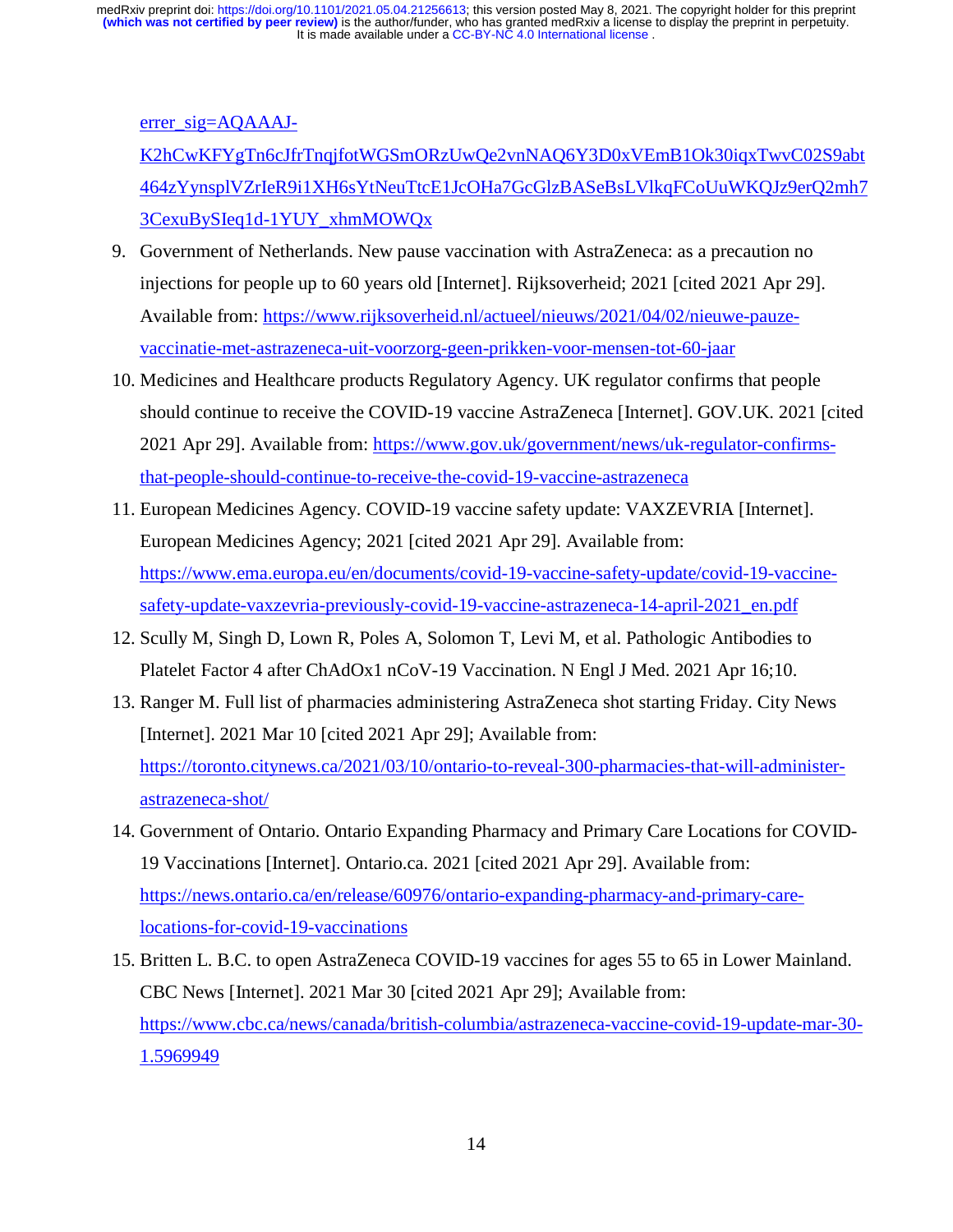It is made available under a CC-BY-NC 4.0 International license. **(which was not certified by peer review)** is the author/funder, who has granted medRxiv a license to display the preprint in perpetuity. medRxiv preprint doi: [https://doi.org/10.1101/2021.05.04.21256613;](https://doi.org/10.1101/2021.05.04.21256613) this version posted May 8, 2021. The copyright holder for this preprint

- 16. Global News. A look at who's set to receive COVID 19 vaccines in the coming weeks in each province. Global News [Internet]. 2021 Mar 28 [cited 2021 Apr 29]; Available from: https://globalnews.ca/news/7724427/coronavirus-vaccine-eligibility-per-province/
- 17. BBC News. Covid: 30 blood clot cases found in AstraZeneca recipients in the UK. BBC News [Internet]. 2021 Apr 2 [cited 2021 Apr 29]; Available from: https://www.bbc.com/news/health-56616119
- 18. Medicines and Healthcare products Regulatory Agency. Coronavirus vaccine weekly summary of Yellow Card reporting - – Data included: 09/12/2020 to 30/03/2021 [Internet]. GOV.UK. 2021 [cited 2021 Apr 10]. Available from:

https://www.gov.uk/government/publications/coronavirus-covid-19-vaccine-adversereactions/coronavirus-vaccine-summary-of-yellow-card-reporting

19. Medicines and Healthcare products Regulatory Agency. Coronavirus vaccine - weekly summary of Yellow Card reporting - – Data included: 09/12/2020 to 05/04/2021 [Internet]. GOV.UK. 2021 [cited 2021 Apr 15]. Available from:

https://www.gov.uk/government/publications/coronavirus-covid-19-vaccine-adversereactions/coronavirus-vaccine-summary-of-yellow-card-reporting

- 20. Schultz NH, Sørvoll IH, Michelsen AE, Munthe LA, Lund-Johansen F, Ahlen MT, et al. Thrombosis and Thrombocytopenia after ChAdOx1 nCoV-19 Vaccination. N Engl J Med. 2021 Apr 9;7.
- 21. FHI. COVID-19 Ukerapport uke 10 [Internet]. Folkehelseinstituttet; 2021 [cited 2021 Apr 29]. Available from:

https://www.fhi.no/contentassets/8a971e7b0a3c4a06bdbf381ab52e6157/vedlegg/2021/ukerappor t-for-uke-10-08.03---14.03.21.pdf

- 22. NHS. COVID-19 Vaccinations Archive [Internet]. The NHS England. [cited 2021 Apr 29]. Available from: https://www.england.nhs.uk/statistics/statistical-work-areas/covid-19 vaccinations/covid-19-vaccinations-archive/
- 23. Elsom J, Tapsfield, James. Furious Tories accuse EU of having "no respect for the law" after French threaten to BLOCK Britain's second vaccine doses and claim UK will run out of jabs without help from Brussels. Daily Mail.com [Internet]. 2021 Mar 27 [cited 2021 Apr 29]; Available from: https://www.dailymail.co.uk/news/article-9405629/Macron-leads-EUhardliners-pushing-vaccine-export-ban.html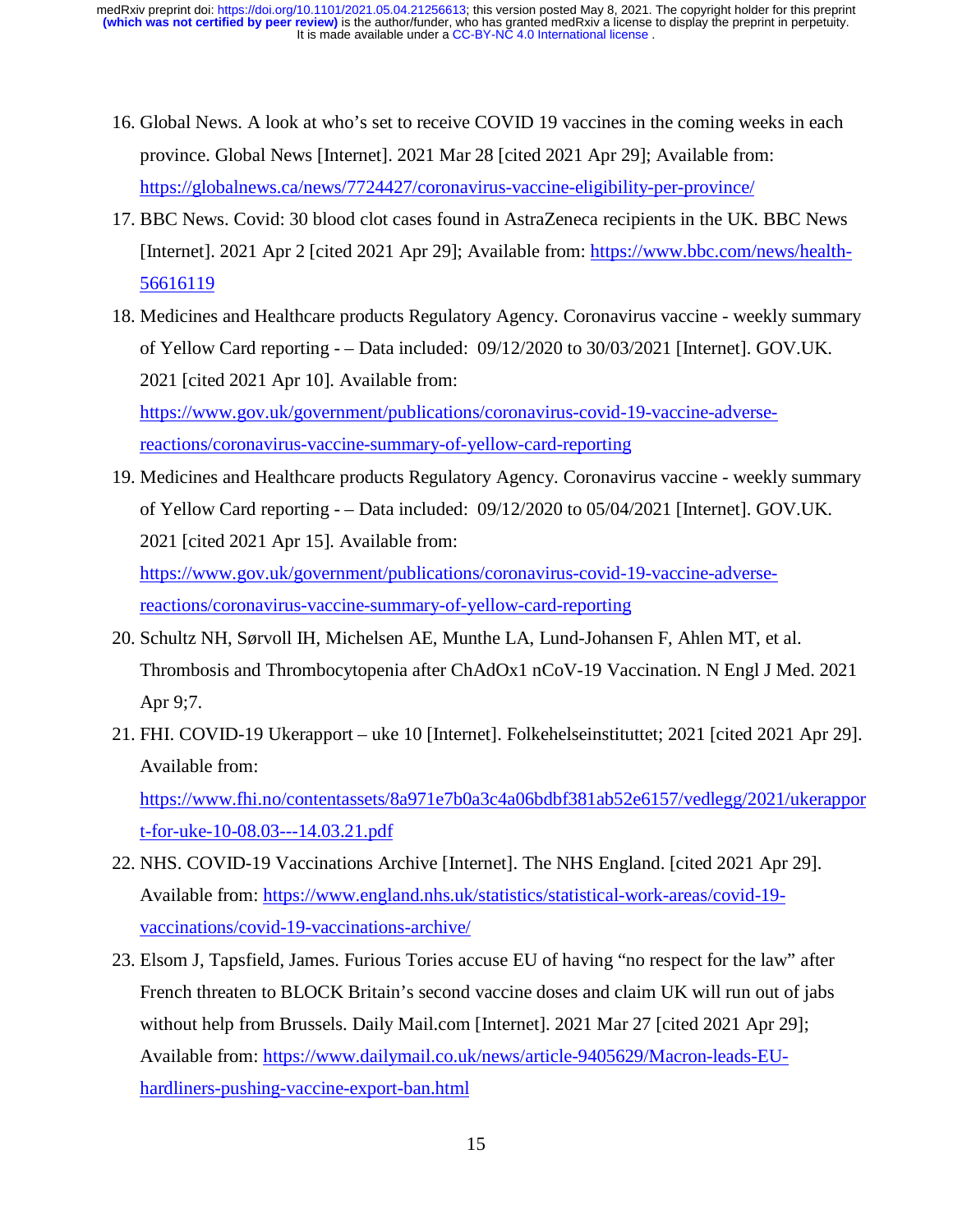- 24. Department of Health & Social Care. UK COVID-19 vaccines delivery plan [Internet]. GOV.UK; 2021 [cited 2021 Apr 29]. Available from: https://assets.publishing.service.gov.uk/government/uploads/system/uploads/attachment\_data/file /951928/uk-covid-19-vaccines-delivery-plan-final.pdf
- 25. Transport Canada. Canadian Motor Vehicle Traffic Collision Statistics: 2018 [Internet]. Government of Canada. 2020 [cited 2021 Apr 29]. Available from: https://tc.canada.ca/en/roadtransportation/motor-vehicle-safety/canadian-motor-vehicle-traffic-collision-statistics-2018
- 26. Taquet M, Husain M, Geddes JR, Luciano S, Harrison PJ. Cerebral venous thrombosis: a retrospective cohort study of 513,284 confirmed COVID-19 cases and a comparison with 489,871 people receiving a COVID-19 mRNA vaccine. Available from: https://scc.org.co/wpcontent/uploads/2018/10/COVID-CVT-paper-1.pdf
- 27. Danish Medicines Agency. Status on reviewed reports of suspected side effects of the COVID-19 Vaccine AstraZeneca after vaccination of more than 140,000 Danes [Internet]. Laegemiddelstyrelsen. 2021 [cited 2021 Apr 29]. Available from: https://laegemiddelstyrelsen.dk/en/news/2021/status-on-reviewed-reports-of-suspected-sideeffects-of-the-covid-19-vaccine-astrazeneca-after-vaccination-of-more-than-140,000-danes/
- 28. Lareb. Side effect thrombosis with low platelet count reported eight times [Internet]. Bijwerkinjen Centrum Lareb. 2021 [cited 2021 Apr 29]. Available from: https://www.lareb.nl/nl/news/bijwerking-trombose-met-laag-aantal-bloedplaatjes-acht-keergemeld
- 29. Miller C. First Dutch death after AstraZeneca injection causes new headaches | Inland. Netherlands News Live [Internet]. 2021 Apr 2 [cited 2021 Apr 29]; Available from: https://netherlandsnewslive.com/first-dutch-death-after-astrazeneca-injection-causes-newheadaches-inland/125518/
- 30. Amante A. Italy Reported Four Clot Deaths After AstraZeneca Shots, Data Shows. USNews [Internet]. 2021 Apr 15 [cited 2021 Apr 29]; Available from: https://www.usnews.com/news/world/articles/2021-04-15/italy-reported-four-clot-deaths-afterastrazeneca-shots-data-shows
- 31. Walsh M, Semeniuk I. COVID-19 vaccine-linked blood clots hinder rollout as Quebec case reported. The Globe and Mail [Internet]. 2021 Apr 13 [cited 2021 Apr 29]; Available from: